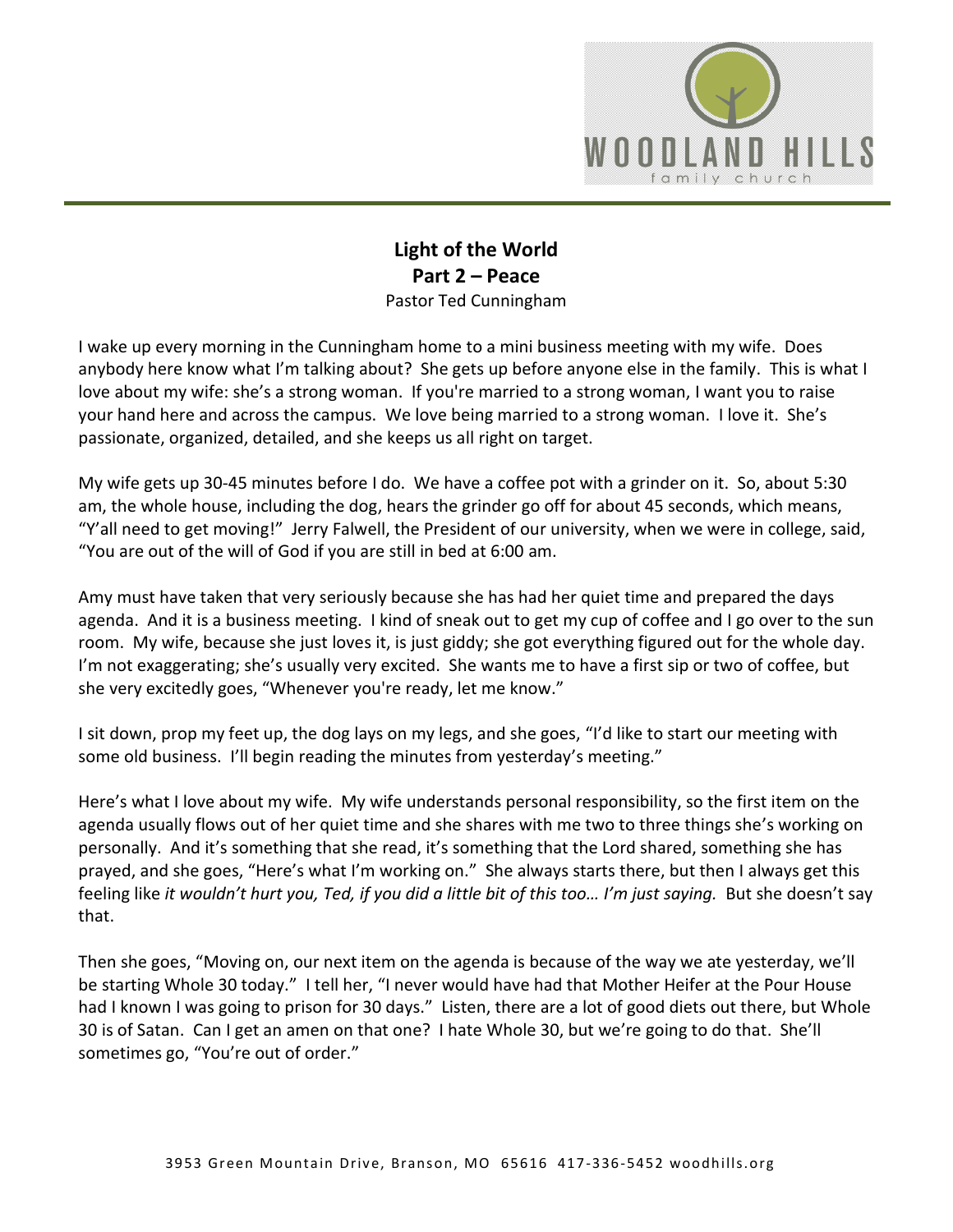So, she keeps going. I shared with her that I was going to be sharing this today and she wrote this whole thing. She said, "Yeah, don't remind them how often I ask you to retake the Enneagram Test." She'll say, "There are some things changing in your personality and I want to get ahead of that if I can." No lie. She'll go, "Last item on the agenda is I scheduled you a physical for this week. You can choose between a coloscopy or prostate exam; that's up to you. But don't worry; I'm going to sum all this up in an email for you, Ted. I'll get this to you. I'll send the minutes from this meeting and the agenda for tomorrows meeting."

Now this is my favorite part. This is how our meeting ends. This is no lie; I'm not exaggerating this one bit. She will say, "Preach to me." What that means is what are you working on? Give me your outline. Give me the scripture. Give me the notes. Preach to me. So, this week, you can imagine how much fun it was in the business meeting. When she got done with her agenda for me, she goes, "Preach to me." And I went, "Peace! Peace and quiet." And then I said, "I'm starting with the illustration, do you know why women live longer than men? Because men want to rest in peace!" And all the men said… Amen.

Okay let's move on. And some of you are in trouble just because you laughed at that very moment. How many of you… When we watch Everybody Loves Raymond and I start belly laughing, my wife will simply yell from across the room, "You can't relate."

We are talking about peace. Let's start with all the benefits of peace that we learn from scripture. Proverbs gives us so many benefits such as mental wellness. Emotional wellbeing flows from peace. Proverbs 12 says, *[20](https://www.studylight.org/desk/?q=pr%2012:20&t1=en_niv&sr=1) Deceit is in the hearts of those who plot evil, but those who promote peace…* which is the last part of today's message *…have joy*.

We're going to talk today about what it means to be at peacemaker. We have to talk about two different types of peace first before we get there. This peace and joy brings with it physical benefits – *[30](https://www.studylight.org/desk/?q=pr%2014:30&t1=en_niv&sr=1) A heart at peace gives life to the body, but envy rots the bones.* – Proverbs 14

Have you ever been around a person that no matter what they're going through, they are full of joy? No matter what circumstance hit them because it's the same circumstances hitting them that has hit you. Yet, you watch them and you're like, *man why can they walk through this? Why can they handle this like they are handling it?*

The last one is the relational benefits. *[1](https://www.studylight.org/desk/?q=pr%2017:1&t1=en_niv&sr=1) Better a dry crust with peace and quiet than a house full of feasting, with strife.* – Proverbs 17 I can't think of a better passage leading us through December. We like to use the term hustle and bustle, but what's the point of all the gifts and all the crazy and all the money spent if the house is full of conflict and strife. It's better to have very little and be able to sit in peace and quiet.

I don't know how many of you have bumper stickers. I'm not allowed to put bumper stickers on my car because they would be changed out often for whatever level of snarky that I'm at. But I've never been a big fan of Christian bumper stickers. That's manly because I've never heard one testimony from someone who came to the Lord through a bumper sticker. I've just never heard that, and I think sometimes one sentence doesn't have enough time to explain anything.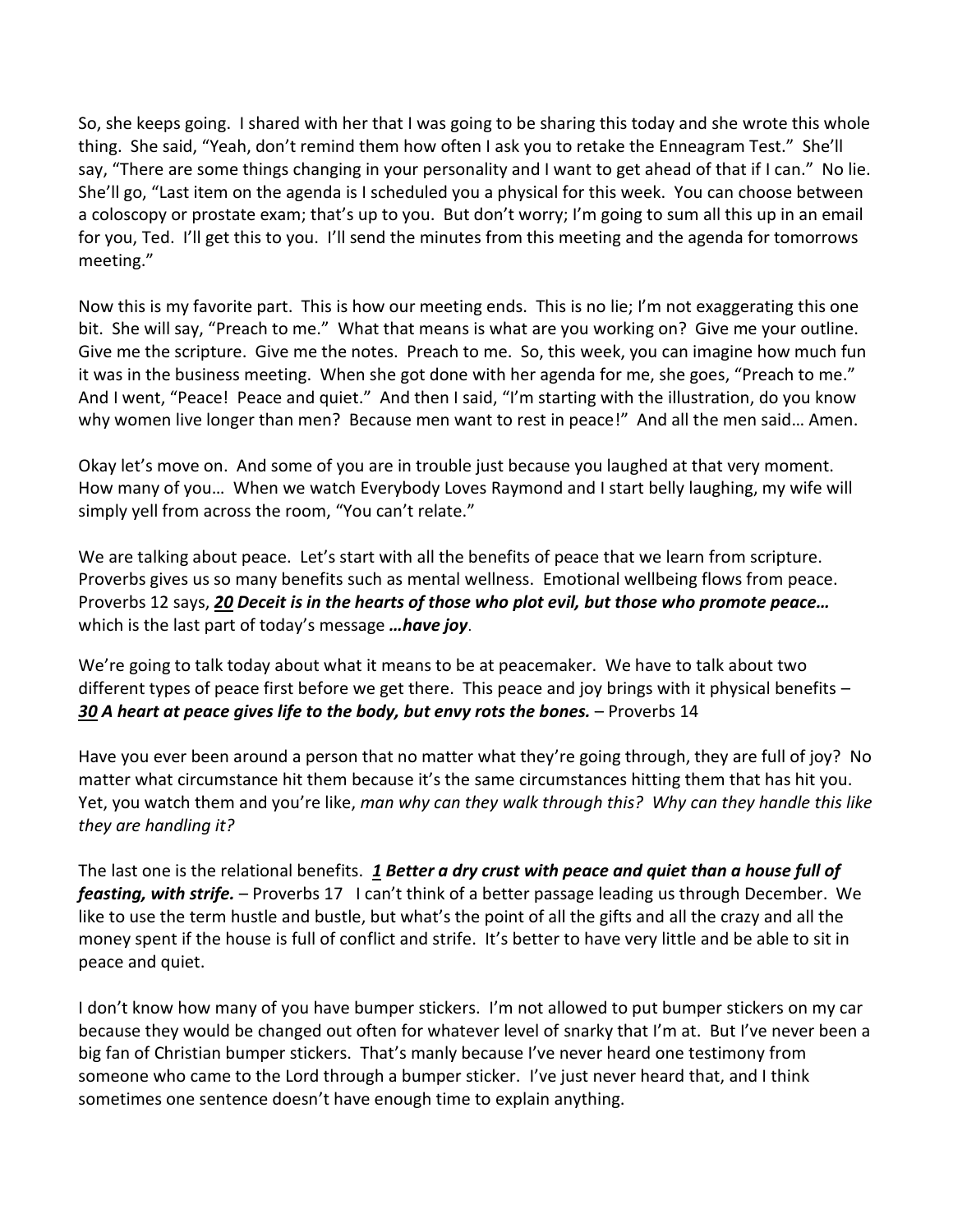Maybe you've seen this bumper sticker at some point in life. "Know Jesus|Know Peace No Jesus|No peace." Here's why I struggle with that bumper sticker a little bit. This is going to be a summary of what many of you, this time of year and maybe throughout most of your life, have experienced. You would say, "Ted, I believe in Jesus, but have no peace. I know Jesus, but I don't have this peace that we're talking about." "Ted, when circumstances hit me, when life's situations come at me, I fall apart immediately, but yet I place faith in Jesus. I have trusted the Lord as my Savior. Why is it I still struggle with the peace of God in my life?"

Today, we want to look at two types of peace that the Bible talks about. We want to look at **Peace** *with* **God and Peace** *of* **God,** and how you can have one without the other, how you can say, "I know Jesus, but why is it I don't have peace and why is it my relationships are chaotic?" "Why is it I jump from job to job and never find peace in any job?" "Why is it I turn to medication and turn to drugs and turn to alcohol? I turn to all sorts of ways to medicate my life when circumstances hit me even though I know I place faith in Jesus and I know I'm a Christian, but I have no peace?"

**Peace** *with* **God**. This is my favorite definition of peace with God. **Jesus ended your war with God**. I love this. Jesus ended your war with God. If you have your bibles, turn to Romans 5. We're going to see the first peace we're looking at. Peace with God is judicial. The second one is the peace of God is experiential. With the judicial, you are declared righteous.

We read in Roman 5, [1](https://www.studylight.org/desk/?q=ro%205:1&t1=en_niv&sr=1) *Therefore, since we have been justified* (declared righteous) *through faith, we have peace with God through our Lord Jesus Christ…* At the moment of your salvation, when you place faith alone is Christ alone, you are promised peace with God. Your war with God has ended. If you read further down to Verse 10 of Romans 5, we learn who we were before Christ. Before Christ, we were an enemy of God. Romans 5: 10 says it this way*, [10](https://www.studylight.org/desk/?q=ro%205:10&t1=en_niv&sr=1) For if, while we were God's enemies…*

Can I tell you… The Christmas Story is not that you are on God's naughty list. Or you've done some things that kind of frustrate him. That's not the Christmas story. The Christmas story is before Christ, you were an enemy of God, alienated from God, you have engaged in hostile deeds against God, but it says, …*we were reconciled to him through the death of his Son…* The war with God is over, it is finished. That's why Jesus said it. He didn't say, "I am finished," He said, "It is finished." …*how much more, having been reconciled, shall we be saved through his life!*

Do we have any southern gospel fans in here today or watching online? My favorite group is the Gaither Vocal Band of course. I have listened to this song maybe 50 times this week. It is a song from my childhood and then in college. Jerry Falwell had Doug Oldham sing this song with his big bass voice. With any good Gaither Vocal song, you start with the bass and you go to the baritone and then you go to the lead and you end with the tenor. If you don't have a tenor doing this song, you will never hear the gospel, that's kind of the bottom line on that. You've got to have the tenor hitting the note at the end. This song is called *It is Finished*.

I remember Thomas Road would walk out, as he was up there in years, and he was very animated with his hands. He would sing using his hands. I can still picture it in my mind, him singing the first two lines. *"There's a line…"* And he'd step way back and gesture with his hand and go, *"… drawn through the*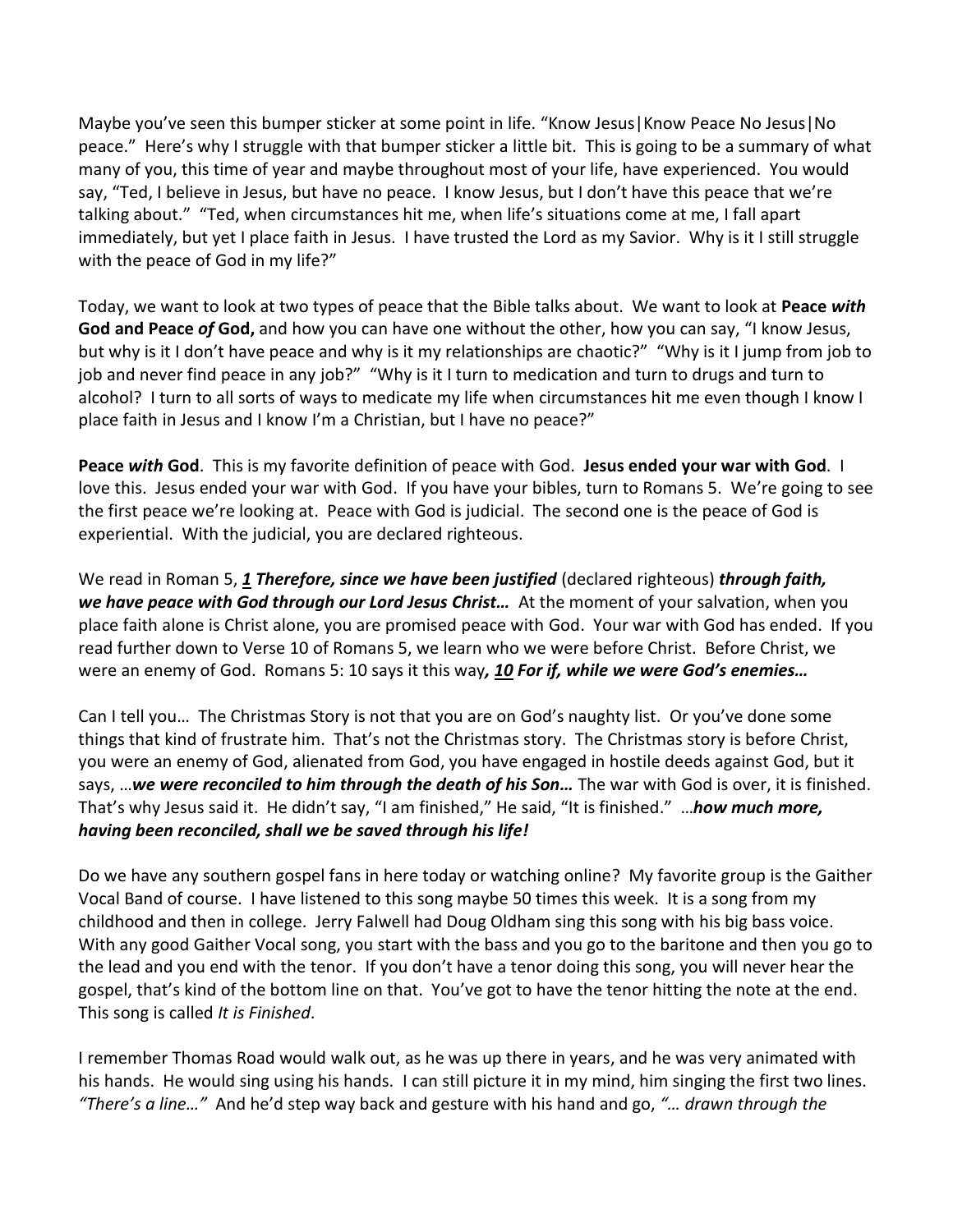*ages…"* And he'd shake his hand out there and we're all like, "YES!" *"And on that line stands an old rugged cross. And on that cross a battle is raging."* Bill and Gloria Gaither, just perfect words. *"To gain a man's soul for it's loss. On one side marks the forces of evil, all the demons and devils of hell; on the other the angles of glory, and they meet on Golgotha's hill."* 

I love this. Now we're moving into the baritone. *"The earth shakes with the force of the conflict; the sun refuses to shine. For there hangs God's Son in the balance, and then through the darkness he cries. 'It is finished! The battle is over. It is finished! There'll be no more war. It is finished! The end of the conflict. It is finished! And Jesus is Lord."* 

Jesus is the reason we have peace with God. This is the story of Christmas. He ended the war. If you have placed faith in Jesus and you are a follower of Jesus, you are a Christian and you are no longer alienated from God. You're no longer and enemy of God. You are a child of God.

**Peace** *with* **God**, here's where it starts to get a little confusing sometimes when you talk to folks. Peace with God is promised to those who believe. This is the judicial act. It's promised. But going back to the tension of peace with God and peace of God, some of you might be asking, "If my war with God ended the moment I placed faith in Jesus, why does the war with myself and others rage on? Why do I not experience this peace of God? Well, the song isn't over.

Let me bring it back. We are now to the lead part. *"Yet in my heart, the battle was raging; not all prisoners of war have come home."* That's a great line. *"These were battlefields of my own making; I didn't know that the war had been won. Oh, but then I hear the King of the Ages had fought all my battles for me, and victory was mine for the claiming, and now, praise His name I am free!*" You see, we can have peace *with* God, but not have the peace *of* God.

**Peace** *of* **God**. So, with Jesus ending our war with God, let's look at what it means to have the peace of God. The peace of God defined would be *resting in Christ in all circumstances*. The world would tell you if you don't have peace, change your circumstances. Right? Get out of that job. If you don' have peace in it, go find a job that's going to give you peace. If you don't have peace in your marriage, get out of that marriage. Go find another marriage and find peace there.

Be very careful this time of year when you start hearing things like "If you think it, you can make it happen." Be very careful. Right now, let's all think about ending the pandemic... It's still here. The world wants to offer us, "Change your circumstances," but the peace of God comes through Christ in any and all circumstances. It comes through job loss, it comes through a medical crisis with insurance, a medical crisis without insurance. It comes in a job loss with a \$600.00 bonus in the unemployment and without it. It comes with a failing business with PPP or without PPP. It comes in any situation.

We read in Philippians 4, *[6](https://www.studylight.org/desk/?q=php%204:6&t1=en_niv&sr=1) Do not be anxious about anything, but in every situation…* In all circumstances. If you have a New American Standard Bible, it says "everything." In everything. Not some things, not a few things, not work it out… In everything, in every situation … *by prayer and petition, with thanksgiving…* I know we have a lot this season to be frustrated about and a lot of circumstances changing constantly, but we have so much to be thankful for. Let's list it out. *…present*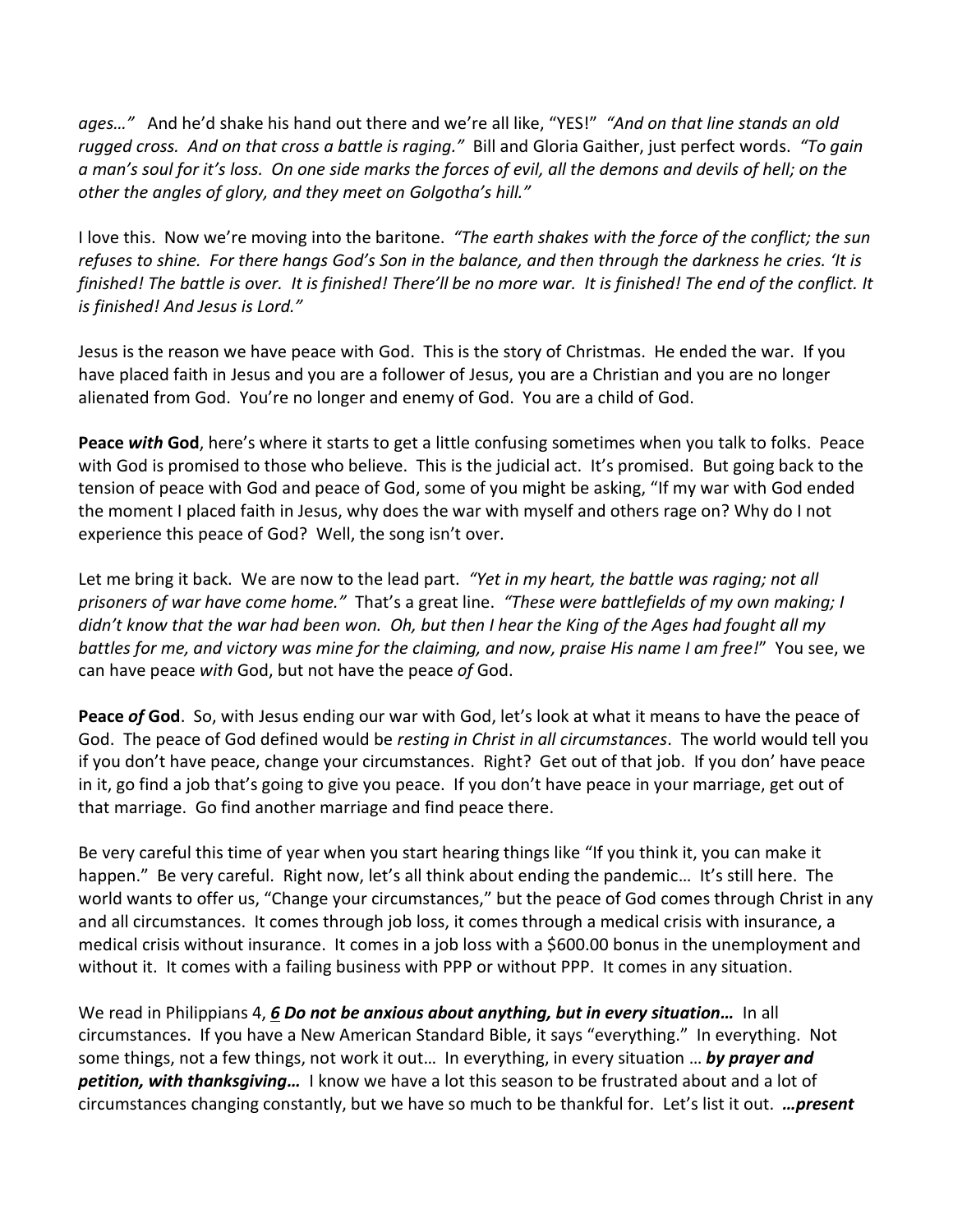## *your requests to God.* And watch. If you do this… *[7](https://www.studylight.org/desk/?q=php%204:7&t1=en_niv&sr=1) And the peace of God, which transcends all understanding, will guard your hearts and your minds in Christ Jesus.*

Here's what I know about my circumstances. They are often uncontrollable. I bring circumstances on myself, you bring them on yourself, but there are a lot that are uncontrollable. The other thing I've learned is I can't change people. I've also learned I can't explain or understand everything that's going on to me and for all of us. I can't understand it all. But I do know I can have the peace of God in all of it.

What did Jesus say in John 14? *[27](https://www.studylight.org/desk/?q=joh%2014:27&t1=en_niv&sr=1) Peace I leave with you; my peace I give you. I do not give to you as the world gives.* How does the world give? Let's just say some of you have tried to find peace in the stock market. Well, you're probably doing okay this week. But I talked to you when it was at 19,000 and you were thinking about getting another job. We will never find peace in the stock market. You're not going to find peace in a retirement account. I'm not saying you shouldn't have one. I'm not preaching against that. You're not going to find peace in insurance. You should have it. You'd be wise to do that, but it's not going to bring the peace. And I've got to tell you that you are not going to find peace in the government. Not to quote a president, but Ronald Regan once said, "Nine of the most terrifying words in the English language are 'I'm with the government and I'm here to help.'" That's not where we place our trust. We don't take peace as the world gives it to us. *…Do not let your hearts be troubled and do not be afraid.*

We looked at it last week – misplaced hope and then where are you turning now to find peace. Because, again, the circumstances you're in, the season of life that you're in, the stage of life that you're in, you're going to leave here today in the same season, the same stage and for most of us, the same circumstances that we've been dealing with, but in the midst of it all, in our peace with God, we can rest in that and experience the peace of God.

I think it's one of the reasons my wife is so giddy when I come out. Because I know she has spent time with the Lord and as she spent time with the Lord, she's ready to go, ready to get the day going. The thing I love about watching my wife and her walk with the Lord is I just never really see… Circumstances hit her like they hit all of us, but there's just a confidence that can come with that. I joke about the business meeting – the business meeting does really happen – but I want to be around that. You want to be around that. You want to be around people that are spurring you on.

That's why you can see someone who has gone through the exact same thing you've gone through, the same exact job loss, the same devastation to a business, the same loss of a family member, the same health care crisis, and you're like *why do you walk around with so much peace and so much joy?* It's because all of us can list everything frustrating going on, but what if we turn it all into prayer, we turn it all into petitions, and we turn it all into thanksgiving? Not accepting the counterfeits that the world wants to throw at us. Not accepting the counterfeits of just change your situation, change your circumstances, and you'll find peace. Some of you have tried that your whole life, but today you need to rest in the fact that the war with God has been ended and Jesus is the reason for that.

So, what does this do for us? When someone is walking in the peace they have with God. Let's look at four very practical ways, things we can do to live this out in our lives.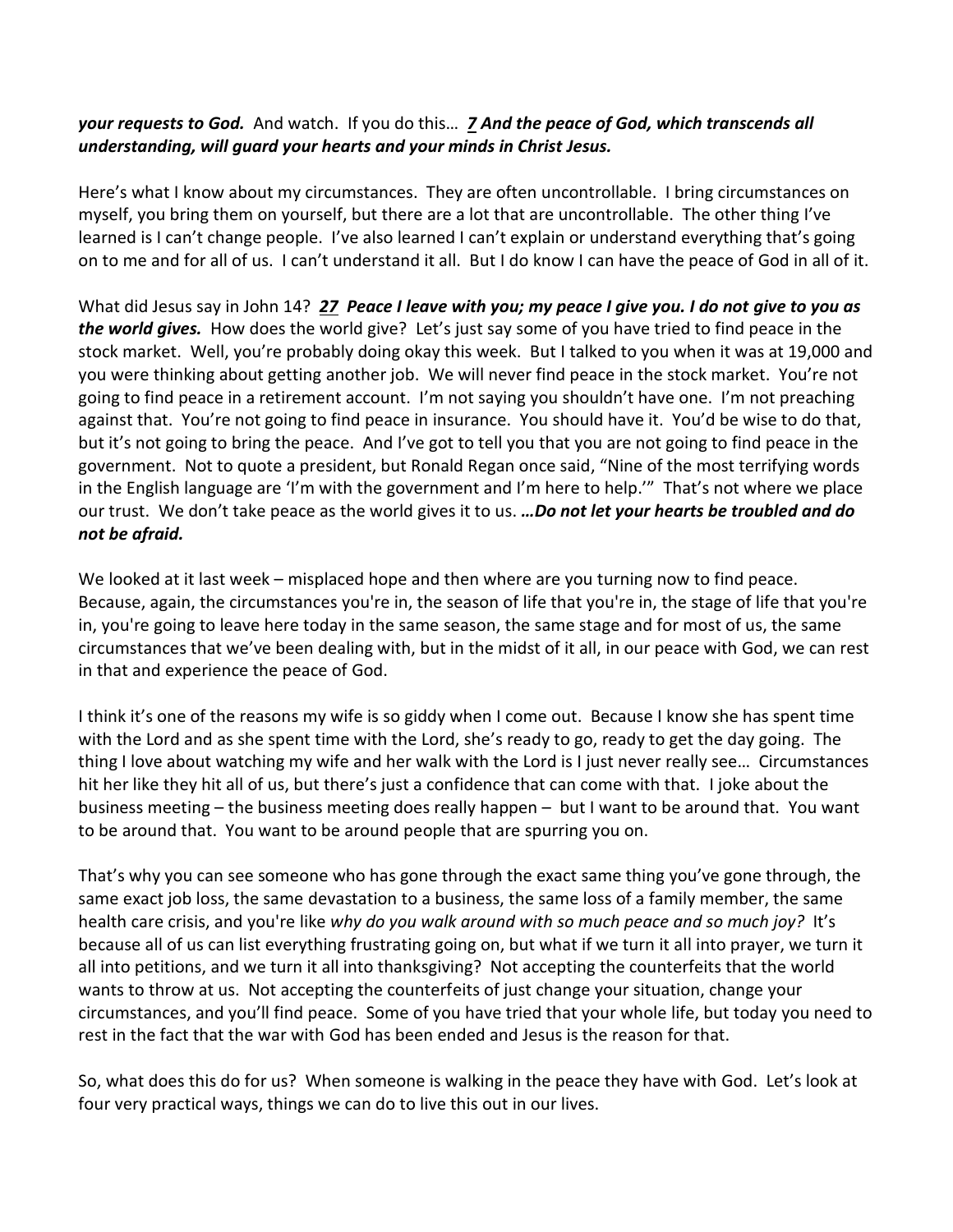**1. Those at peace with God are called to be peacemakers**. Not peacekeepers, but peacemakers, which is more proactive. We read in Matthew 5, Jesus said, *[9](https://www.studylight.org/desk/?q=mt%205:9&t1=en_niv&sr=1) "Blessed are the peacemakers, for they will be called children of God."* And what you sow is what you reap. We're supposed to sow in peace.

James 3 says, *[18](https://www.studylight.org/desk/?q=jas%203:18&t1=en_niv&sr=1) Peacemakers who sow in peace reap a harvest of righteousness.* That's what I love about the bumper video. It so well put together by the team. I want to ask you… I know I need to hear this. When you walk into a room, are you sowing peace? When you show up does a calm come into the place? Or when you show up, are you sowing discord? Are you sowing anxiety? When you hear people just all worked up and going at it, do you come in and just stoke that fire or are you one that's like, "Yeah, let me explain to you. Let's take this to the Lord. Let's turn this to a prayer. Let's turn this to a petition. I'm going to sow in peace and we're going to reap a harvest of righteousness."

Now here's the hard part… This passage has pounded me for years, but the reality is if you are going to be a peacemaker, as a follower of Jesus.

**2. Those at peach with God will not always find peace with others no matter how hard they try.** You can try and it's not going to happen with every single person. We read in Romans 12, *[18](https://www.studylight.org/desk/?q=ro%2012:18&t1=en_niv&sr=1) If it is possible, as far as it depends on you, live at peace with everyone.* If it is possible… So, pick up the phone and make the call, make the attempt. When the other person you're not living at peace with right now picks up and answers, as far as it depends on you, don't start with how they've wronged you, start with your list, owning your stuff, and make every attempt.

Listen, I have tried to excuse this verse away for years. I've done the thing where when I'm not at peace with someone, I've made one phone call, left a voicemail and I have done my part. No, it's like if it is possible, as far as it depends on you, you live at peace with everyone.

I have a dear friend in this town that about 13 years ago, we had a major falling out. We were the best of buddies. We were the closest of friends. Something happened in the life of our church and our friendship was over and it was rough. It was passing on the street and no waving. I don't know if you know this, but Branson is a pretty small town. You're going to see people a lot. I'm convinced after we had the falling out that I saw him twice as much as normal.

Then we had a decade service here. We were celebrating ten years as a church family. I was just writing down the names of people we wanted to thank in that service and a lot of it was the people who were here on day one and serving. My friend was here day one and serving. I wrote his name down with the Pat Kershaws, the Jon Jenkins, the Gary Smalleys. I wrote his name down and I realized… If it is possible… I'm telling you the conviction that fell on me… If it is possible, Ted, you need to try to work this out. Keep at it. Go at it again. Because I did the *oh, I tried that two years ago and it didn't work. Lord, I've done my part.* How many know what I'm talking about? "Lord, I will convince you of my ways."

I picked up the phone and I called him. I asked him to meet me for lunch. I'm sorry… It started with an email where I just said, "Thank you, Woodland Hills is where it's at today because of your hard work and your ministry. If you would be open to it, I would love to go to lunch with you." I didn't know what that would mean, but I was rejoicing when the email was returned with, "I'd be happy to meet you."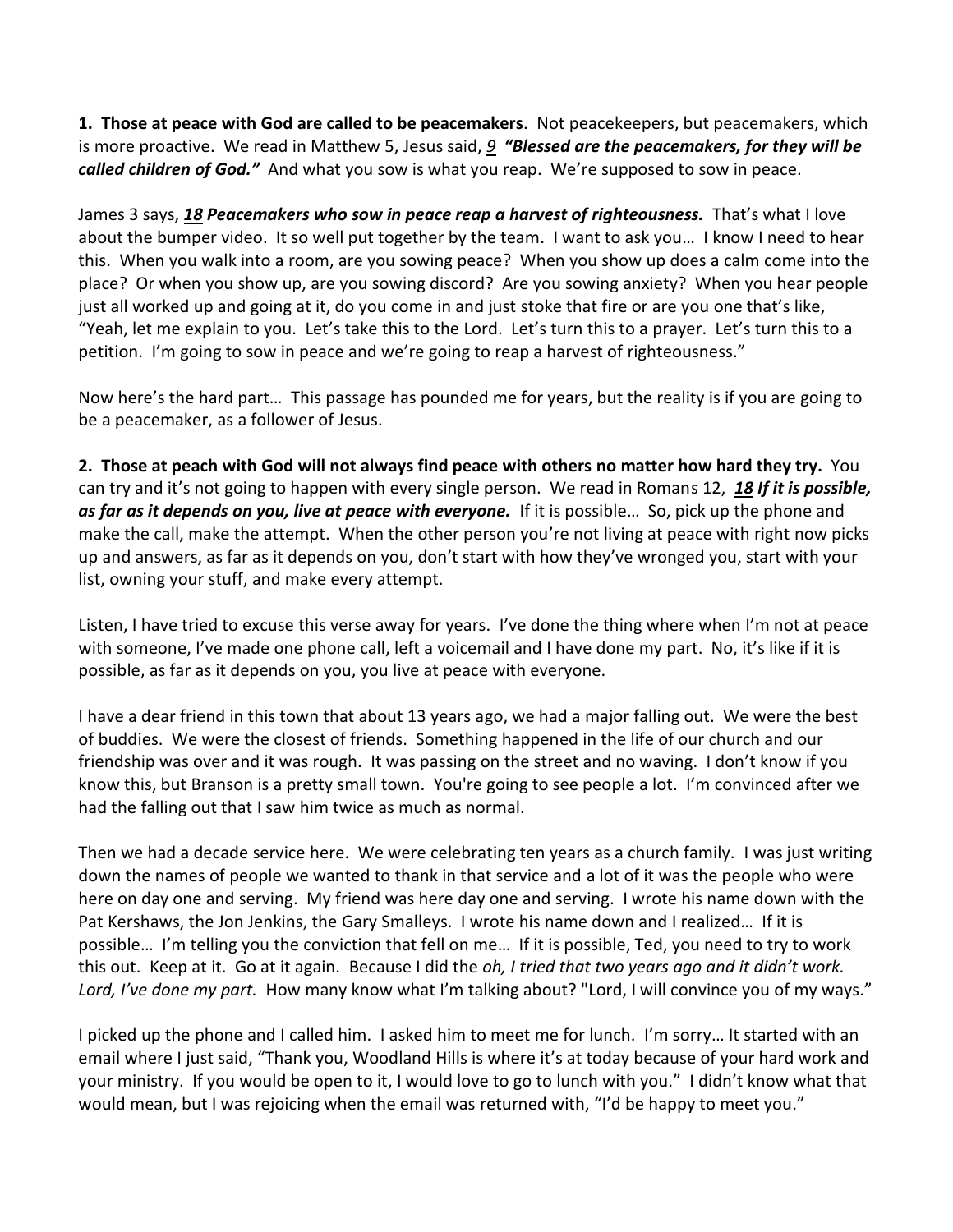I got to the restaurant early, I sat in the booth and it was like a first date. It was really awkward feeling. I was like *I hope he likes what I'm wearing*. You've been there. He walks in… Now this is the tough part. This is the hardest part because we can relive the conflict, we can relive all the issues, so it is possible. Just a lunch alone says this is possible. As far as it depends on you, which means own your part, which means you show up to a meeting like that with a list of everything you've done wrong.

I know for some of you, you're thinking *but I can't come up with such a list; I've done nothing wrong*. Call the church; we'll help you with your list. Get in a home group and we'll help you. That was Gary Smalley's passion. He would love to sit down and write all the things you've done wrong in a situation. He'd be like, "Oh, this is good. Let's keep going. Why stop now?"

Then you show up to that lunch, you show up to that meeting with your list. Not brining up what was said… That's not the second part of this. It's not about giving your side of it. It's about owning your sin and what you did wrong. I sat down and since I asked for the lunch, I started sharing everything with my friend and he added a lot of things to my list that I wasn't aware of. That's why this is important. I wish I could report that we're the best of buddies; we're not. It's cordial, we wave to each other when we pass each other on the street now. That's a win.

I used to have a mentality in the life of this church for about the first 18 ½ years of this church. Our church is 18 ½ years old. I had the attitude with anybody when conflict would raise its ugly head of "Don't let the door hit you on the way out." If there is anything… I'll just say it: it's Anti-Christ. I know everybody is going to bring up the Paul/Barnabas relationship; I get that. There are differences of how to do ministry and you go your separate ways, but the attitude of "Don't let the door hit you on the way out" is a sinful attitude.

I don't know if you remember two years ago when David Nassar was here speaking. We were having dinner at Liberty a couple of years ago. I said, "David, I'm just shocked. I follow you on social media and you get some of the harshest criticisms, some of the most negative people come at you and just want to tear you down." I said, "David, I then look below the comment and see your comment that says 'Hey, meet me at Panera Bread tomorrow at 9:00 am; I'd like to talk with you about this.'" I'm like, "Do you have security? You should show up with a handler because this guy could hurt you."

The Lord used David in my life. David said, "I had, for the majority of my ministry, the "don't let the door hit you on the way out. If we can't get along, I'll find other friends; there'll be other people." He said, "The Lord convicted me of that." Marty, who is behind this primary camera right here, came to me after the first service and goes, "I got a problem with you! I really don't; I just thought we'd do coffee this week."

Anyway, if it is possible, so far as it depends on you… Look at what the next part says. Live at peace with people who think like you. Live at peace with the republican party. Live at peace with the democratic party. Live at peace with people who vote like you. Live at peace with people who share all of your beliefs. Live at peace with the easy to get along with people and let everyone else just encourage them to not let the door hit them on the way out. If it is possible… That means take the step, make the effort.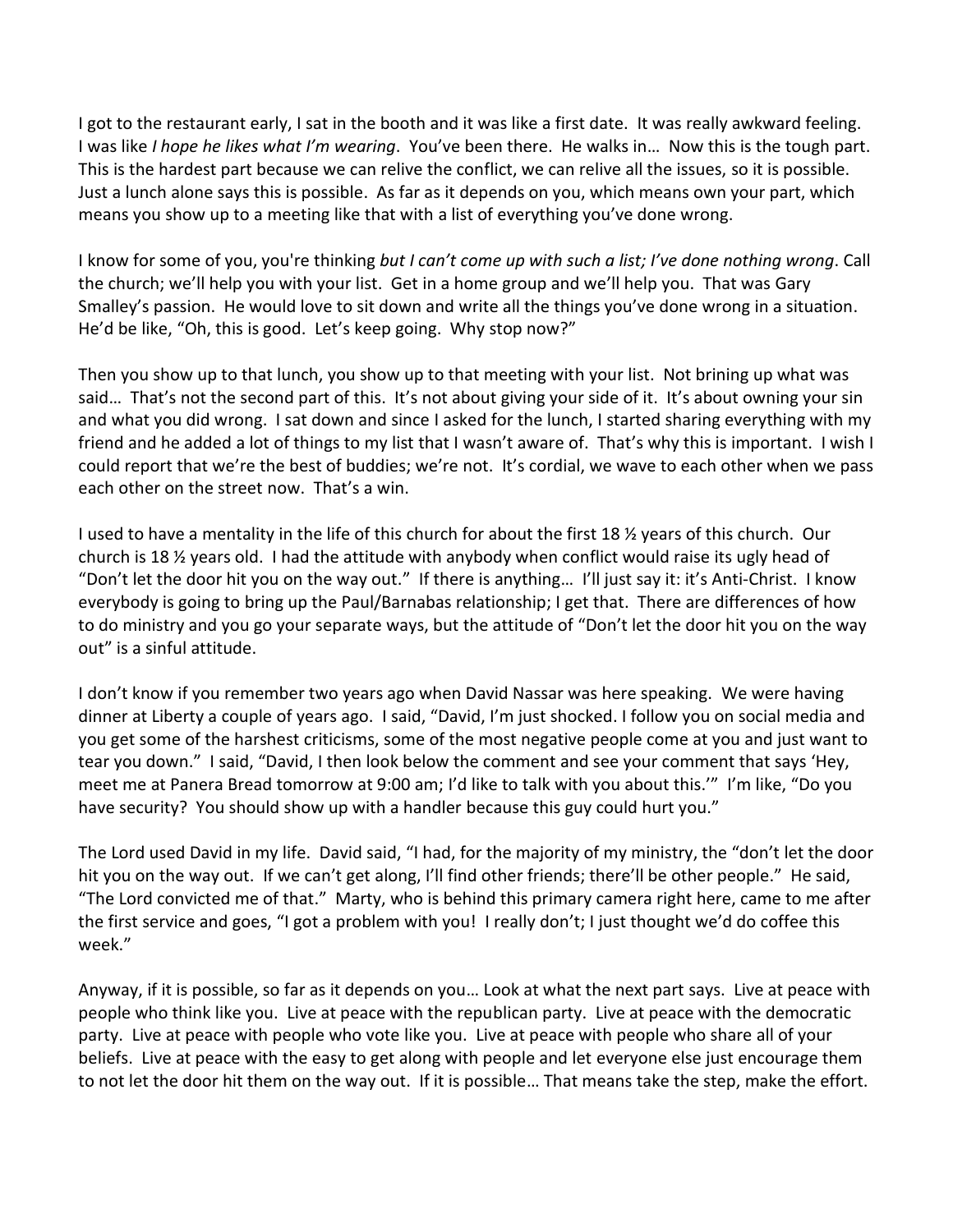As far as it depends on you… Own your part of it. *Live at peace with everyone,* even thought it won't be possible with everyone. This is what it means to sow in peace and to reap a harvest of righteousness.

**3. Those at peace with God do not cling to others as the source of life.** If you know a clingy person, it's because they're looking for you to be the source of their life. They're looking for you to be the one to provide them what only God can bring them. They are leaning into you. As Gary Smalley would always teach us – co-dependency is plugging into people, places, or things as the source of life. And people are not your source of life; He is.

We read in 1 John 4, *[16](https://www.studylight.org/desk/?q=1jo%204:16&t1=en_niv&sr=1) And so we know and rely on the love God has for us*. For some of you, to find peace, you have been relying on a job and you find that a job is a great source of income. It's a terrible source of life. Some of you get caught up and it becomes your identity. No, your primary identity is in Christ, first and foremost. Some of you get caught up in looking to family to be your source of life. You look to in-laws, to parents, to your spouse. Some of you are in the season of life where your kids are really succeeding and doing well, so your children become your source of life. But our source of life is Jesus, and we know and rely on the love God has for us. *God is love. Whoever lives in love lives in God, and God in them.*

**4. Those at peace with God do not sacrifice truth for peace.** This is so important. It kind of picks up from what we talked about just a little bit last week in Part 1 of this series on hope. We live in a culture today… I'm just telling you it's creeping into the church and we just want to be ahead of this, we want to be on this as a church. I don't need to sacrifice one ounce of truth to keep the peace. I have friends right now who say, "I haven't changed what I believe, Ted, I'm just not talking about it from the front. I just want to make sure everybody is getting along in the church, so I know there are some hot-button issues and I don't want to address those to keep the peace." We're not called to keep the peace. We're called to be peacemakers. And you do not have to sacrifice one ounce of truth to be a peacemaker.

My absolute favorite quote, outside of scripture, I read this week. Matthew Henry said, "Peace is such a precious jewel that I would give anything for it but truth." You can speak truth. You can stand on truth. You can hold firm on your convictions without sacrificing one ounce of truth. And you can pursue peace as you do this. Remember this: Jesus brought you peace *with* God and he is the one who brings you the peace *of* God.

I have a friend in here right now. You messaged me last night. I appreciate it. You're sharing your heart with me. Your story is not unlike so many other stories in this place that when your head hits the pillow tonight, your mind is going to start racing and you're going to start thinking about the future, you're going to start thinking about maybe some of the ways the world will offer you peace. And you'll start to anchor your hope and your peace and, as we'll look at next week, joy and love in these counterfeits. I want you, at that very moment, as you're struggling in your mental and emotional health... I'm going to call that the thick of battle. In the thick of battle tonight, when your head hits the pillow, remember the war has been won. Rest in that. Go back to that. Get your phone out, pull up iTunes, Gaither Vocal Band. It is finished. The battle is over. It is finished. There'll be no more war. It is finished. The end of the conflict. It is finished. And Jesus is Lord.